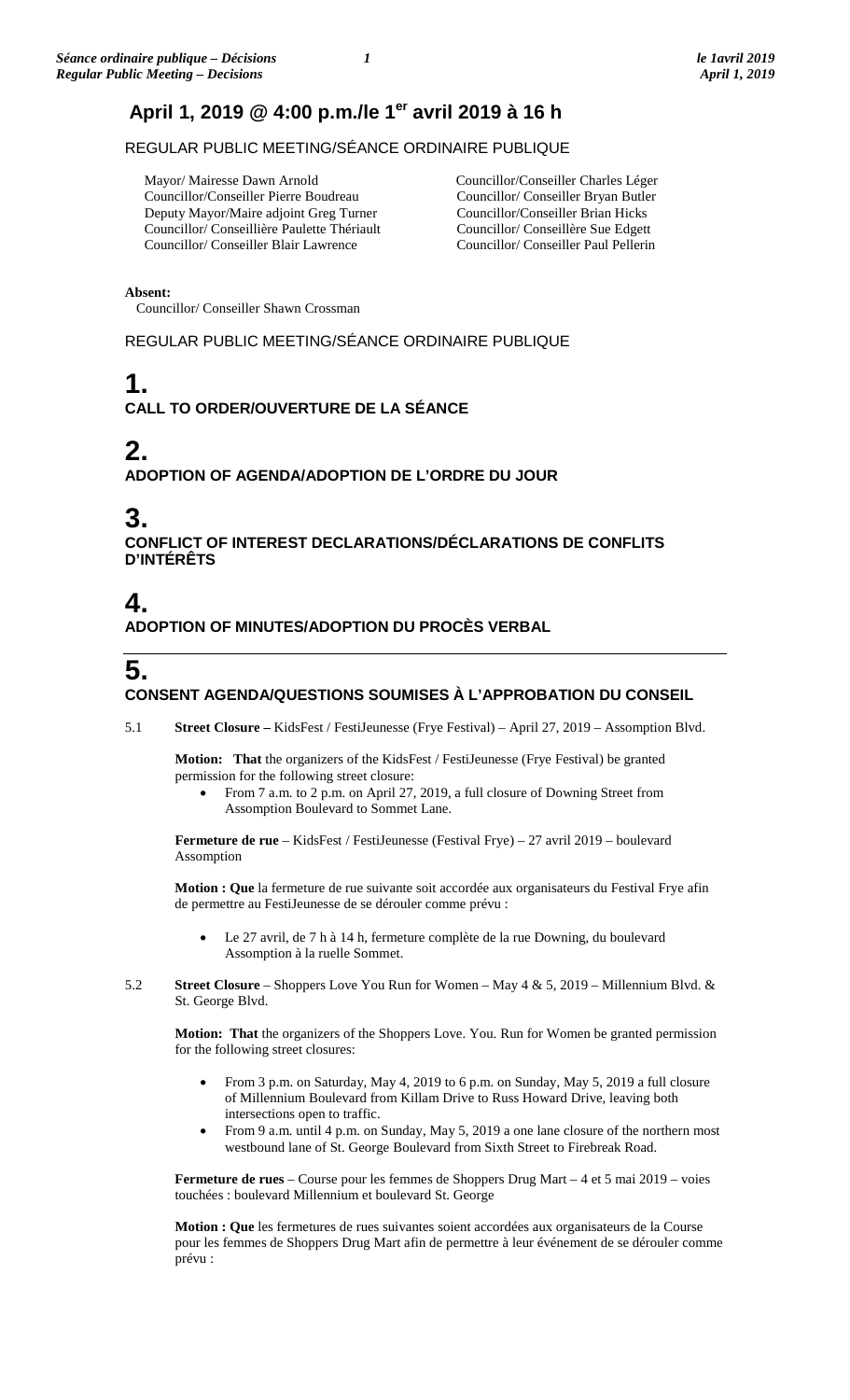- Du samedi 4 mai, à 15 h au dimanche 5 mai à 18 h, fermeture complète du boulevard Millennium, entre les promenades Killam et Russ Howard; les intersections demeureront ouvertes à la circulation.
- Le dimanche 5 mai, de 9 h à 16 h, fermeture de la voie de droite du boulevard St. George en direction ouest, entre la rue Sixth et le chemin Firebreak.
- 5.3 **Street Closure** The Greater Moncton Dragon Boat Festival May 31 & June 1, 2019 Parlee Drive

**Motion: That** the organizers of the Greater Moncton Dragon Boat Festival be granted permission for the following street closure:

> • From 9:00 a.m. on Friday, May 31, 2019 until 8:00 p.m. on Saturday, June 1, 2019 o Parlee Drive from Burlington Avenue to Woodland Drive.

**Fermeture de rue** – Festival de bateaux-dragons du Grand Moncton – 31 mai et 1<sup>er</sup> juin 2019 – voie touchée : promenade Parlee

**Motion : Que** la fermeture de rue suivante soit accordée aux organisateurs du Festival de bateauxdragons du Grand Moncton afin de permettre à leur événement de se dérouler comme prévu :

- Du vendredi 31 mai à 9 h au samedi 1er juin à 20 h, fermeture complète de la promenade Parlee, entre l'avenue Burlington et la promenade Woodland.
- 5.4 **Street Closure** Three Fathers Memorial Run June 16, 2019 Bendview Court, Steadman Street, Main Street and Assomption Blvd.

**Motion: That** the organizers of the Three Fathers Memorial Run be granted permission for the following street closures:

Street Closures Requested:

- From 6 a.m. to 12 p.m. on Sunday June 16, 2019.
	- Street Closure of Bendview Court and Steadman Street (from Bore Park to Main Street)
- From 8:30 a.m. to 9:30 a.m. on Sunday June 16, 2019
	- o One-lane closure on South of Main Street (East-bound) from Bendview Court to Lewis Street
	- o One-lane closure of South-most East bound lane of Assomption Boulevard, from Main Street to Vaughan Harvey Boulevard

**Fermeture de rues** – Course commémorative pour trois pères – 16 juin 2019 – voies touchées **:**  cour Bendview, rue Steadman, rue Main et boulevard Assomption

**Motion : Que** les fermetures de rues suivantes soient accordées aux organisateurs de la Course commémorative pour trois pères afin de permettre à leur événement de se dérouler comme prévu :

- Le dimanche 16 juin, de 6 h à midi
	- o Fermeture de la cour Bendview et de la rue Steadman (entre le parc du Mascaret et la rue Main)
- Le dimanche 16 juin, de 8 h 30 à 9 h 30
	- o Fermeture d'une voie vers l'est de la rue Main, entre la cour Bendview et la rue Lewis
	- Fermeture de la voie de droite vers l'est du boulevard Assomption, entre le boulevard Vaughan Harvey et la rue Main)

**Motion: That** the consent agenda **be approved** as follows:

- **Street Closure –** KidsFest / FestiJeunesse (Frye Festival) April 27, 2019
- **Street Closure** Shoppers Love You Run for Women May 4 & 5, 2019
- **Street Closure** The Greater Moncton Dragon Boat Festival May 31 & June 1, 2019
- **Street Closure** Three Fathers Memorial Run June 16, 2019

Moved by: Councillor Butler Seconded by: Councillor Turner

# **MOTION CARRIED**

**Motion : Que** les questions soumises à l'approbation du Conseil **soient approuvées** :

- **Fermeture de rue** KidsFest / FestiJeunesse (Festival Frye) 27 avril 2019
- **Fermeture de rues** Course pour les femmes de Shoppers Drug Mart 4 et 5 mai 2019
- **Fermeture de rue** Festival de bateaux-dragons du Grand Moncton 31 mai et 1<sup>er</sup> juin 2019
- **Fermeture de rues** Course commémorative pour trois pères 16 juin 2019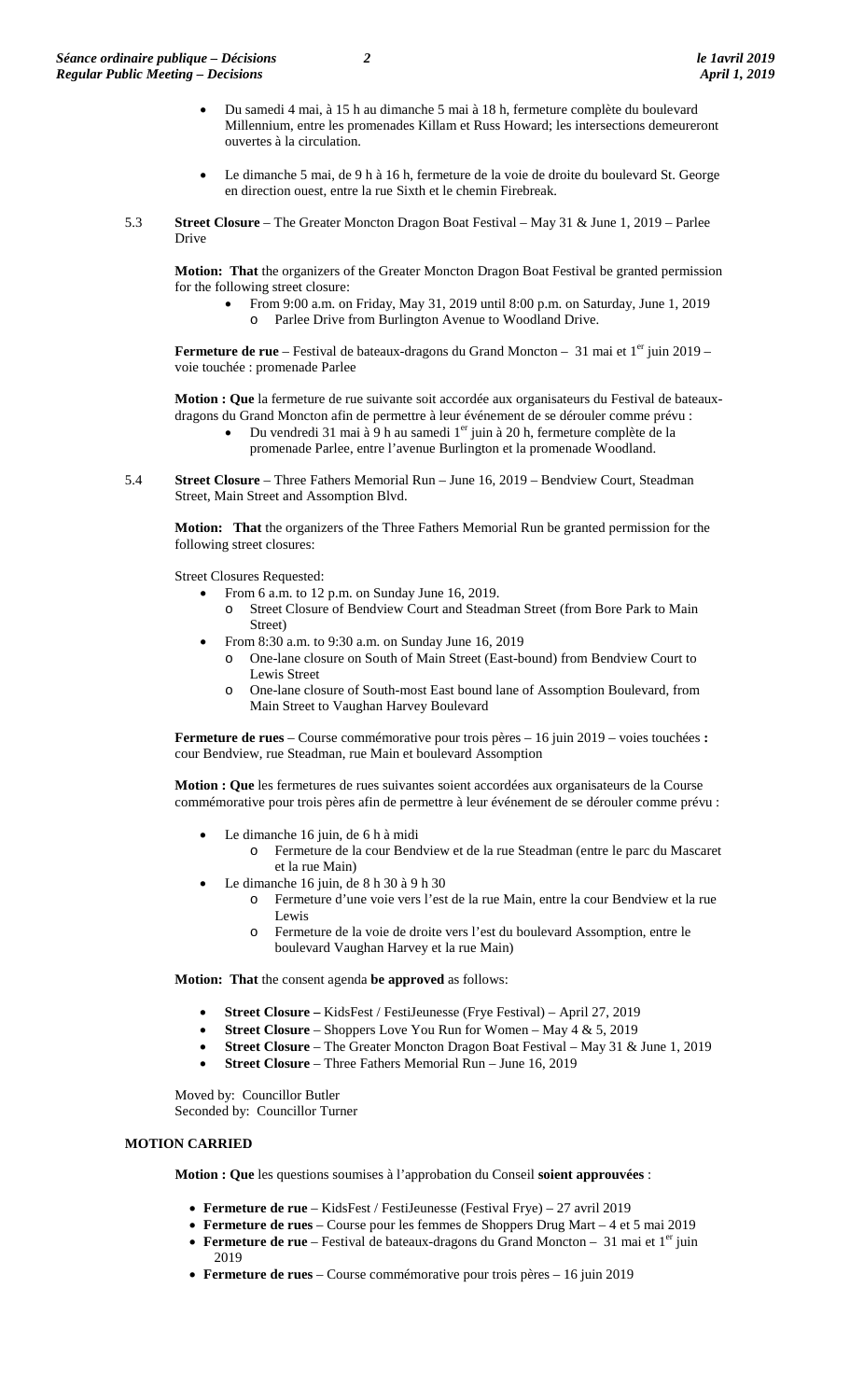Proposée par le conseiller Léger Appuyée par le maire adjoint Turner

# **MOTION ADOPTÉE**

# **6. PUBLIC AND ADMINISTRATION PRESENTATIONS/ EXPOSÉS DU PUBLIC ET DE L'ADMINISTRATIONS**

# **6.1 PUBLIC PRESENTATIONS/ EXPOSÉS DU PUBLIC**

6.1.1 **Presentation** – Vitality of Downtown Churches – Father Chris Vanbuskirk, Saint George's Anglican Church

**Présentation** – Vitalité des églises du centre-ville – Père Chris Vanbuskirk, église anglicane Saint George's

#### **Other Presentation/Autres présentations**

# **6.2 ADMINISTRATION PRESENTATIONS/EXPOSÉS DE L'ADMINISTRATION**

6.2.1 **Presentation** – Heritage Conservation Board Annual Report

**Présentation** – Rapport annuel du Comité de sauvegarde du patrimoine de Moncton

6.2.2 **Report to the Community** (Strategic Plan 2018)

**Rapport au public** (Plan stratégique 2018)

# **7. PLANNING MATTERS/ QUESTIONS D'URBANISME**

7.1 **New Rezoning** – 20 Record Street

**Motion: That** Moncton City Council proceed with the Zoning By-law amendment being By-law Z-213.66 and:

- 1) That Council give 1st reading to Zoning By-law amendment By-law Z-213.66;
- 2) That a public hearing be set for May 6, 2019; and
- 3) That By-law Z-213.66 be referred to the Planning Advisory Committee for its written views; and

The amendment, if approved, should be subject to a conditional zoning agreement, including but not limited to the following conditions:

- 1) That notwithstanding the Zoning By-law's Table 16.1 Downtown Zones Use Table, a non-building associated surface parking lot will be permitted as a main use of land at 20 Record Street subject to a maximum timeline of 5 years ending on June 30, 2024 with potential for a limited renewal period of 2 years under the following conditions:
	- a) Agreement on a new redevelopment plan for 20 Record Street that entails developing a new building on part of the site is in place by June 30, 2024; or
	- b) Slate can demonstrate at the end of 5 years (June 30, 2024) that it has worked in partnership with City of Moncton on exploring alternative parking arrangements for its tenant base that may entail one or more of the following scenarios:
		- i. Exploring partnering on a new public / private parking garage; or
		- ii. Exploring alternative parking strategies such as active transportation, ridesharing / carpooling, destination park and ride transit options focused on reducing commuter parking demands in the downtown.
- 2) That the recommendations of the Trip Generation and Queuing Traffic Impact Report on the parking lot be implemented;
- 3) That the parking lot and landscaping be completed by September 30, 2019; and
- 4) That the development be carried out in substantial conformance with the plans and drawings submitted as Schedule B.

Moved by: Councillor Butler Seconded by: Councillor Edgett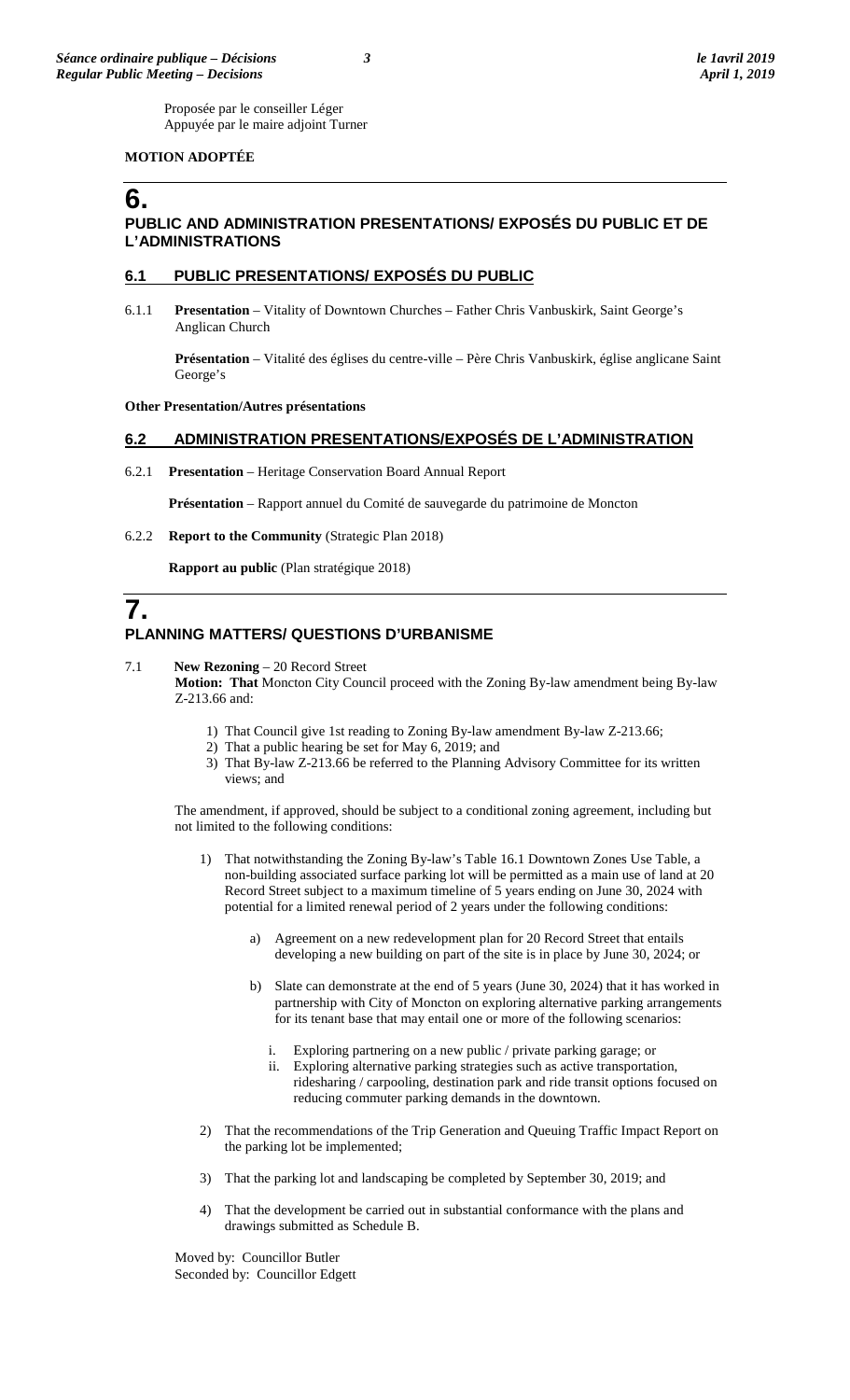# **MOTION CARRIED**

*Nay : Councillor Pellerin*

**Nouvelle demande de rezonage** – 20, rue Record

**Motion : Que** le Conseil municipal de Moncton aille de l'avant avec la modification de l'Arrêté de zonage, soit l'arrêté Z-213.66 et :

- 1) que le Conseil municipal soumette à une première lecture la modification de l'Arrêté de zonage Z-213.66;
- 2) que la date de l'audience publique soit fixée au 6 mai 2019;
- 3) que l'Arrêté Z-213.66 soit soumis au Comité consultatif d'urbanisme pour qu'il fasse connaître son avis par écrit.

La modification, si elle est approuvée, devrait faire l'objet d'une convention de zonage conditionnelle, sous réserve des conditions suivantes, entre autres :

- 1) malgré le tableau 16.1 (Usages zone du centre-ville) de l'Arrêté de zonage, un parc de stationnement de surface non lié à un bâtiment soit autorisé comme usage principal au 20, rue Record, sous réserve d'un délai maximum de cinq ans se terminant le 30 juin 2024 et reconductible pour une durée limitée de deux ans selon les scénarios suivants :
	- a) on s'entend au plus tard le 30 juin 2024, pour le 20, rue Record, sur un nouveau plan de réaménagement consistant à construire un nouveau bâtiment sur une partie du site; ou
	- b) Slate peut démontrer, au terme des cinq ans (le 30 juin 2024), qu'elle a travaillé en partenariat avec la Ville de Moncton à l'étude des différentes solutions pour l'aménagement d'un parc de stationnement à l'intention des locataires, à savoir :
		- i. examiner les possibilités d'un partenariat pour aménager un nouveau garage de stationnement public ou privé; ou
		- ii. se pencher sur différentes stratégies de stationnement comme le transport actif, le conavettage/covoiturage et les options relatives aux parcs incitatifs et aux transports en commun, en tâchant de réduire les besoins en places de stationnement des navetteurs au centre-ville.
- 2) que les recommandations du rapport des répercussions sur la circulation et les files d'attente et sur la circulation automobile dans le terrain de stationnement soient mises en œuvre;
- 3) que le terrain de stationnement et le paysagement soient terminés au plus tard le 30 septembre 2019;
- 4) que les travaux d'aménagement soient réalisés en respectant essentiellement les plans et les dessins déposés et reproduits dans l'annexe B.

Proposée par le conseiller Butler Appuyée par la conseillère Edgett

#### **MOTION ADOPTÉE** *Contre:*

*Conseiller Pellerin*

7.2 **Public Presentation** – Municipal Plan Amendment – portion of 5 Pleasant Street

**Motion: That** Moncton City Council proceed with the proposed amending Municipal Plan Bylaw # Z-113.26 and Zoning By-law # Z-213.65 by confirming the Public Hearing for 4:00p.m., May 6, 2019 in Council Chambers at City Hall.

Moved by: Deputy Mayor Turner Seconded by: Councillor Thériault

### **MOTION CARRIED**

**Présentation publique** – Modifications du plan municipal – portion du 5, rue Pleasant

**Motion : Que** le Conseil municipal de Moncton aille de l'avant avec le processus de modification du Plan municipal Z-113.26 et de l'Arrêté de zonage Z-213.65 en confirmant la tenue d'une audience publique le 6 mai 2019 à 16 h dans la salle du conseil de l'hôtel de ville.

Proposée par le maire adjoint Turner Appuyée par la conseillère Thériault

#### **MOTION ADOPTÉE**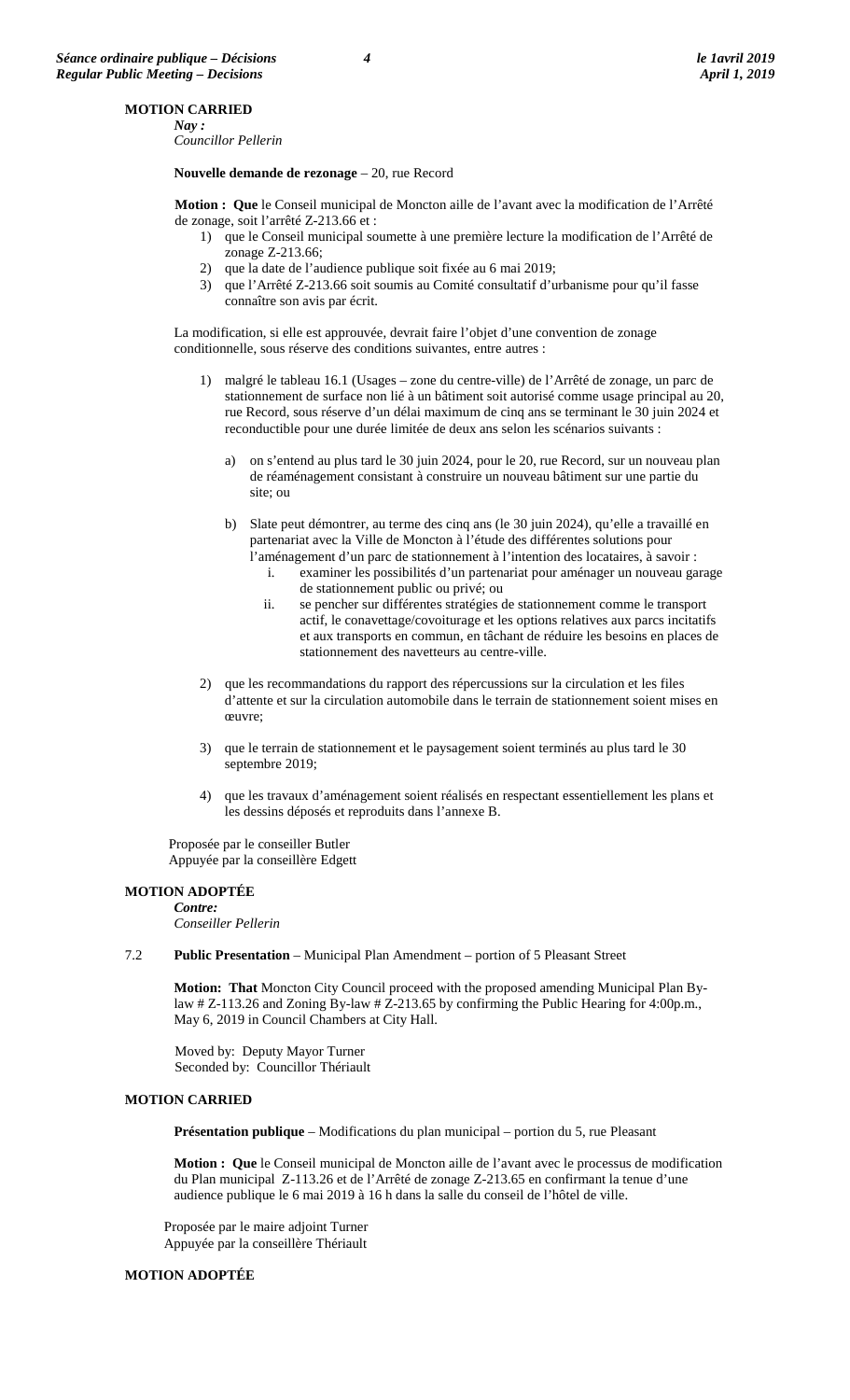## 7.3 **Public Hearing** – Frenette Avenue, Caledonia Industrial Park

**Motion: That** Moncton City Council proceed with the proposed amending Municipal Plan Bylaw # Z-113.25 and Zoning By-law # Z-213.62 by giving second and third readings.

Moved by: Councillor Thériault Seconded by: Councillor Boudreau

#### **MOTION CARRIED**

**Audience publique** – Avenue Frenette, parc industriel Caledonia

**Motion : Que** le Conseil municipal de Moncton aille de l'avant avec le processus de modification du Plan municipal Z-113.25 et de l'Arrêté de zonage Z-213.62 en procédant aux deuxième et troisième lectures.

Proposée par la conseillère Thériault Appuyée par le conseiller Boudreau

# **MOTION ADOPTÉE**

# **8. STATEMENTS BY MEMBERS OF COUNCIL/ EXPOSÉS DES MEMBRES DU CONSEIL**

Paulette Thériault Blair Lawrence Charles Léger Brian Hicks Bryan Butler

Susan Edgett Paul Pellerin Pierre Boudreau Shawn Crossman Greg Turner Dawn Arnold

# **9.**

# **REPORTS AND RECOMMENDATIONS FROM COMMITTEES AND PRIVATE MEETINGS/ RAPPORTS ET RECOMMANDATIONS DES COMITÉS ET RÉUNIONS À HUIS CLOS**

9.1 **Recommendation(s)** – Committee of the Whole – January 28, 2019

**Motion: That**, Moncton City Council direct Administration to implement the recommendations included in the By-Law Enforcement Service Review - Final Report. That, Moncton City Council approve the established By-Law Enforcement Service Levels, which will be reported on an annual basis.

Moved by: Councillor Léger Seconded by: Councillor Boudreau

#### **MOTION CARRIED**

**Recommandation(s)** – Comité plénier – 28 janvier 2019

**Motion : Que** le Conseil municipal de Moncton donne à l'Administration pour consigne de mettre en œuvre les recommandations présentées dans le rapport final de l'examen du Service d'exécution des arrêtés. Que le le Conseil municipal de Moncton approuve les niveaux de service du Service d'exécution des arrêtés, qui feront l'objet de rapport annuel.

Proposée par le conseiller Léger Appuyée par le conseiller Boudreau

#### **MOTION ADOPTÉE**

9.2 **Recommendation(s)** – Committee of the Whole – February 25, 2019

**Motion: That** Moncton City Council approve the latest revisions to the Strategic Plan (2019 Edition) and that Administration provide regular updates to City Council on the activities listed therein.

Moved by: Councillor Léger Seconded by: Councillor Thériault

#### **MOTION CARRIED**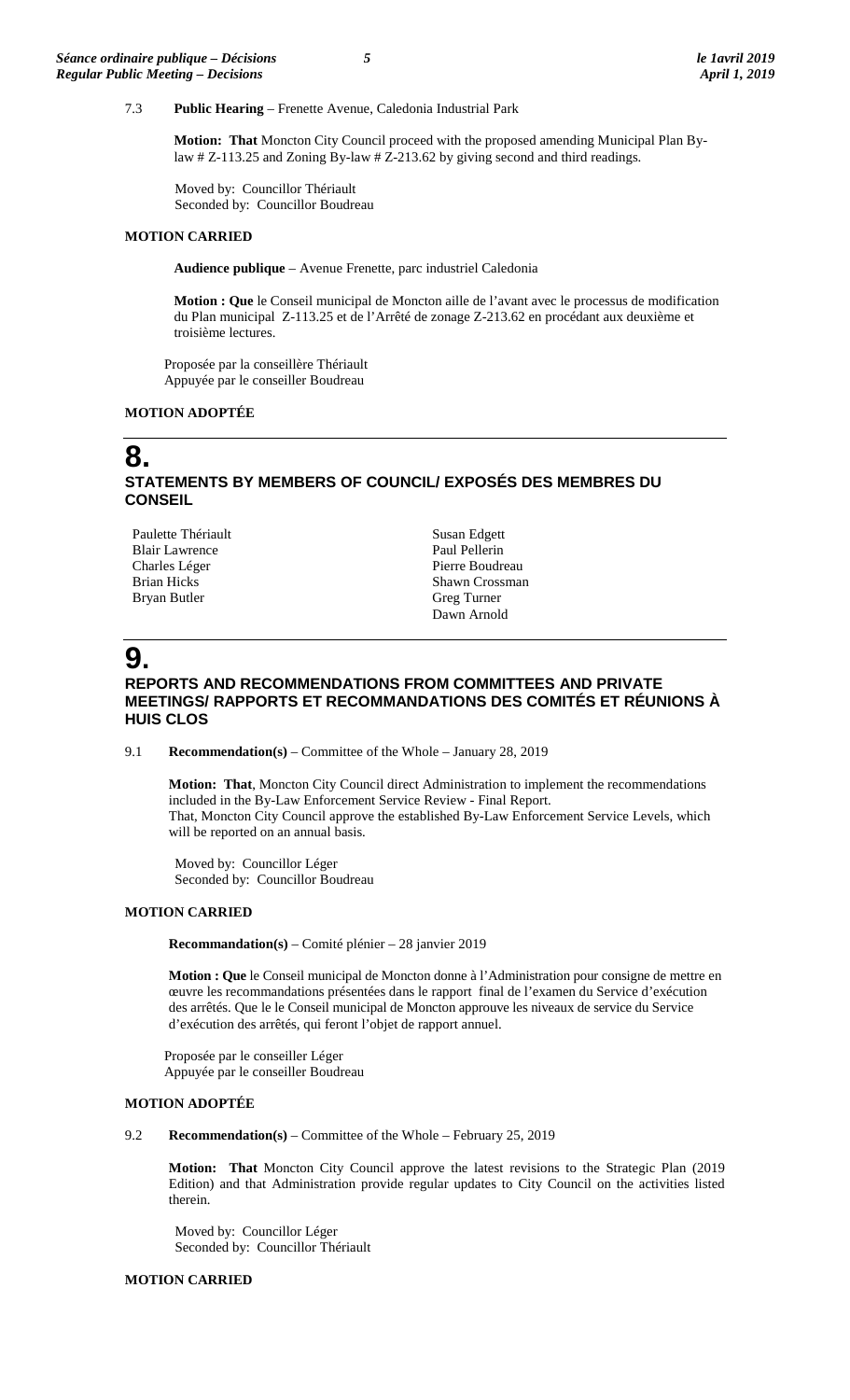**Recommandation(s)** – Comité plénier – 25 février 2019

**Motion : Que** le Conseil municipal de Moncton approuve les plus récentes révisions apportées au Plan stratégique (version 2019) et que l'Administration fasse régulièrement des mises à jour au Conseil au sujet des points et mesures qui y sont énumérés.

Proposée par le conseiller Léger Appuyée par la conseillère Thériault

## **MOTION ADOPTÉE**

#### 9.3 **Recommendation(s)** – Private Session – March 25, 2019

**Motion: That** Moncton City Council approve the License Agreement and the Memorandum of Understanding with Early Education and Childhood Development and Anglophone East School District, and that the Mayor and City Clerk be authorized to execute all necessary documents and affix the Corporate Seal thereto; and

In addition **that** Moncton City Council approve the additional expenditure of \$750,000 (in addition to the \$750,000 already committed in the 2019 Capital Budget), to be repaid in accordance with the terms of the Promissory Note signed by the Moncton High School Field Committee, to permit the development of the Turf Field at Moncton High School.

Moved by: Councillor Thériault Seconded by: Deputy Mayor Turner

# **MOTION CARRIED**

**Recommandation(s)** – Séance à huis-clos – 25 mars 2019

**Motion : Que** le Conseil municipal de Moncton approuve l'accord de licence et le protocole d'entente avec le ministère de l'Éducation et du Développement de la petite enfance et le District scolaire anglophone Est et que la mairesse et la greffière municipale soient autorisées à signer tous les documents nécessaires et à y apposer le sceau de la Ville;

En outre, **que** le Conseil municipal de Moncton approuve la dépense supplémentaire de 750 000 \$ (en sus des 750 000 \$ déjà engagés dans le budget des immobilisations de 2019), à rembourser conformément aux conditions du billet à ordre signé par le Comité des terrains de sport de l'école secondaire Moncton High afin de permettre d'aménager le terrain artificiel de cette école.

Proposée par la conseillère Thériault Appuyée par le maire adjoint Turner

#### **MOTION ADOPTÉE**

#### 9.4 **Recommendation(s)** - Committee of the Whole – March 25, 2019

**Motion: That** Administration prepare a Policy based on the current protocol regarding Flags and Half Masting for Council's approval and that the policy include the addition of the Mi'kmaq Grand Council Flag as a permanent installation in front of Moncton City Hall. Further that Moncton City Council adopt the Flag Policy (POL-LEG-CC-005).

Moved by: Councillor Thériault Seconded by: Councillor Léger

# **MOTION CARRIED**

**Motion: That** Moncton City Council adopt the Levels of Service for Corporate Communications, Fire and Emergency Measures Management.

Moved by: Councillor Léger Seconded by: Councillor Edgett

### **MOTION CARRIED**

**Motion: That** City Council approve the list of recommended park names, as presented in Appendix B at the Committee of the Whole meeting of March 25, 2019 with the exception of Garden Hill Park which will be re-evaluated.

Moved by: Deputy Mayor Turner Seconded by: Councillor Léger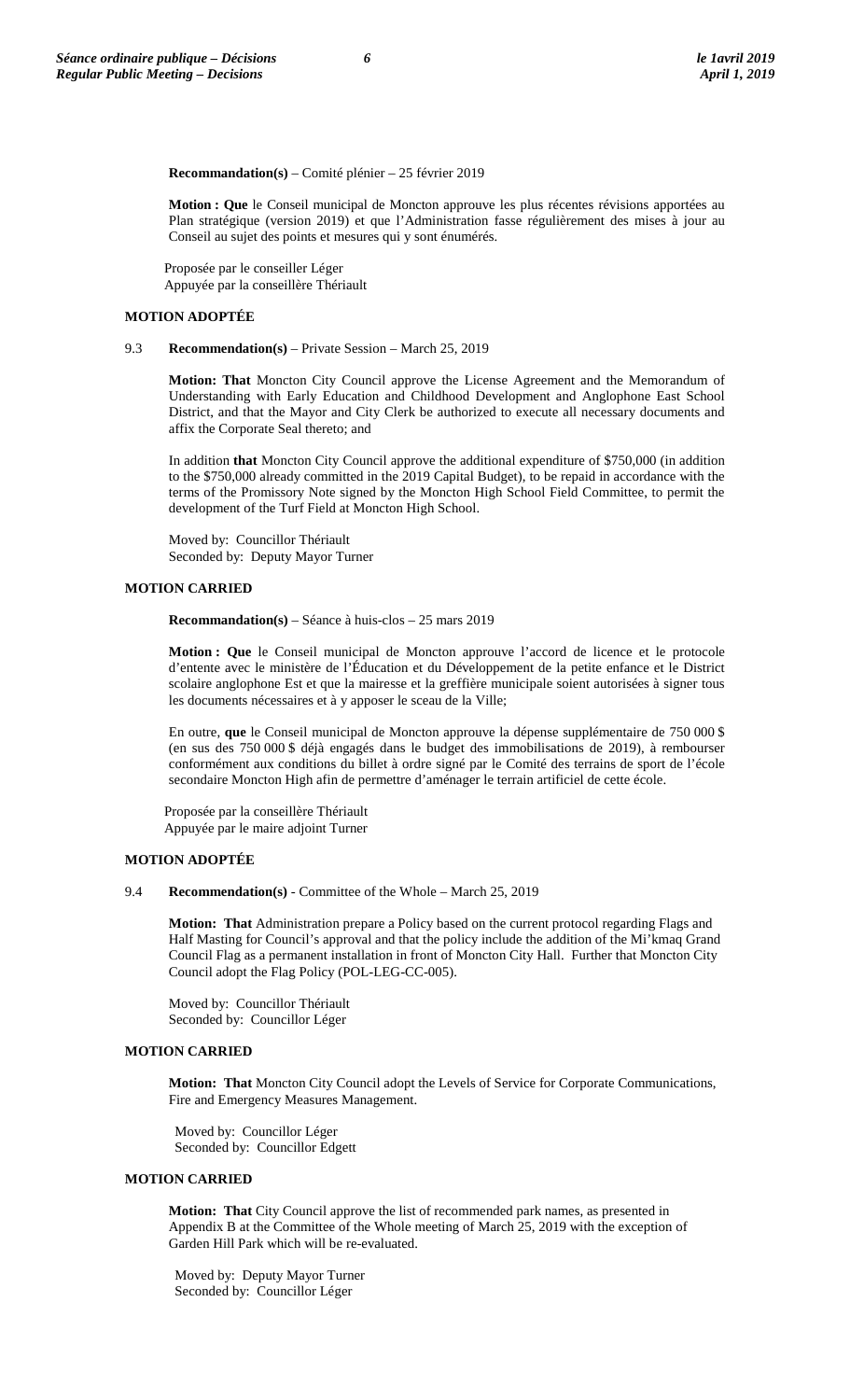#### **MOTION CARRIED**

**Motion: That** BY-LAW # L-519 A BY-LAW RESPECTING SIDEWALK CAFÉS IN THE CITY OF MONCTON be approved by City Council and brought forward to the April 1, 2019 Public Council Session for the first reading of the By-Law.

And that the policy be adopted.

Moved by: Councillor Léger Seconded by: Councillor Edgett

### **MOTION CARRIED**

*Nay : Councillor Butler Councillor Pellerin*

**Recommandation(s)** – Comité plénier – 25 mars 2019

**Motion : Que** l'administration prépare une politique inspirée du protocole actuel sur les drapeaux et la mise en berne, à faire approuver par le Conseil municipal, et que cette politique prévoie que le drapeau du Grand conseil de la Nation micmaque soit installé en permanence en face de l'hôtel de ville de Moncton. En outre, que le conseil municipal de Moncton adopte la politique du drapeau ((POL-LEG-CC-005).

Et que la politique soit adoptée.

Proposée par la conseillère Thériault Appuyée par le conseiller Léger

### **MOTION ADOPTÉE**

**Motion : Que** le Conseil municipal de Moncton adopte les niveaux de service prévus pour les Communications, le Service d'incendie et le Bureau des mesures d'urgence.

Proposée par le conseiller Léger Appuyée par la conseillère Edgett

# **MOTION ADOPTÉE**

**Motion : Que** le Conseil municipal approuve la liste des noms recommandés pour les parcs, déposée dans l'annexe B à la séance du Comité plénier du 25 mars 2019, à l'exception du du parc Garden Hill, qui fera l'objet d'une réévaluation.

Proposée par le maire adjoint Turner Appuyée par le conseiller Léger

#### **MOTION ADOPTÉE**

**Motion : Que** L'ARRÊTÉ N<sup>O</sup> L-519 (ARRÊTÉ SUR LES CAFÉS-TERRASSES DANS LA VILLE DE MONCTON) soit approuvé par le Conseil municipal et soit soumis en première lecture à la séance publique du Conseil le  $1<sup>er</sup>$  avril 2019.

Proposée par le conseiller Léger Appuyée par la conseillère Edgett

# **MOTION ADOPTÉE**

*Contre : Conseiller Butler Conseiller Pellerin*

# **10. REPORTS FROM ADMINISTRATION/ RAPPORTS DE L'ADMINISTRATION**

#### 10.1 **Presentation –** Affordable Housing

**Moncton: That** Moncton City Council accept Moncton's Community Implementation Plan for Affordable Housing.

Moved by: Councillor Léger Seconded by: Councillor Boudreau

# **MOTION CARRIED**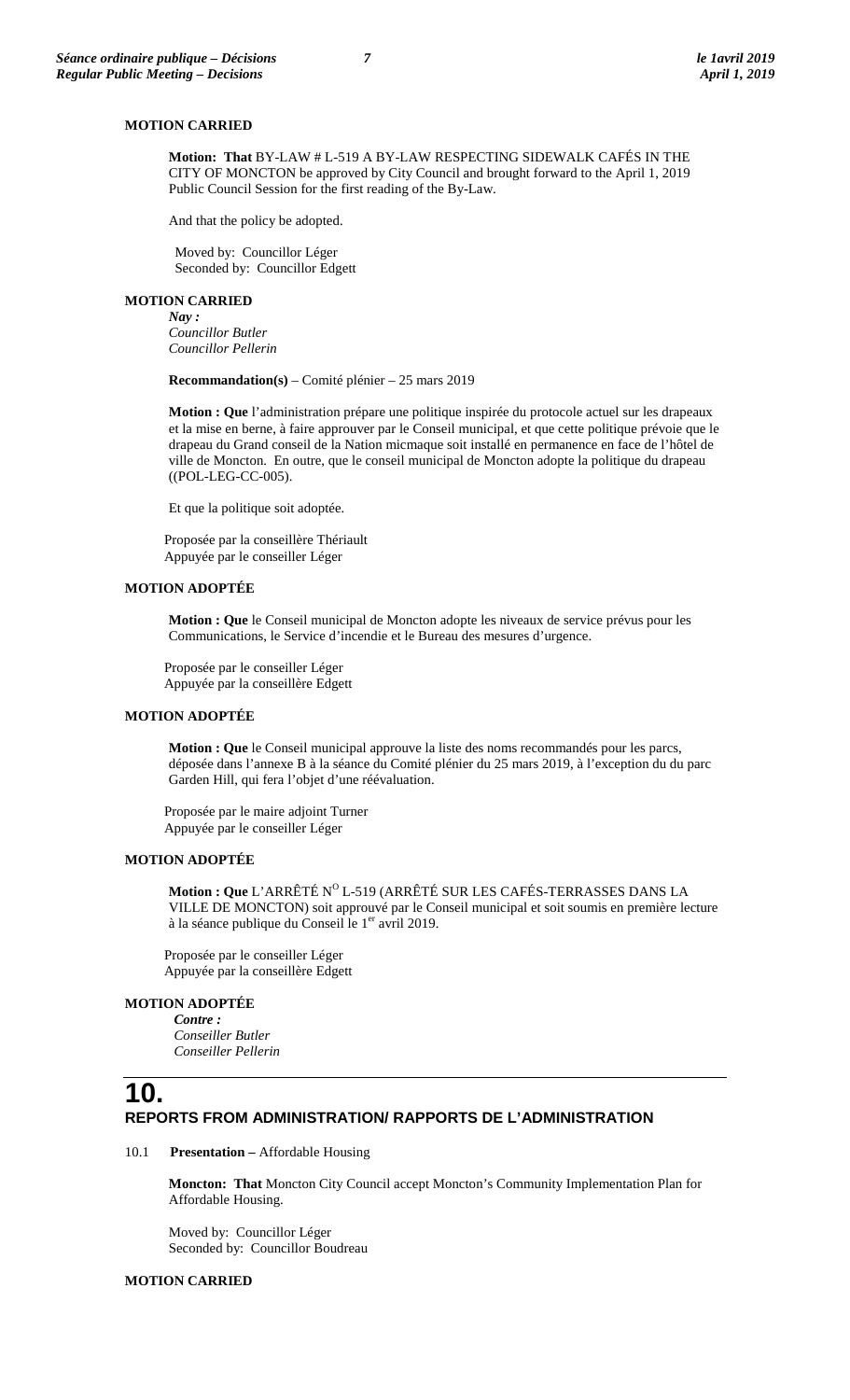**Présentation** – Matière de logement abordable

**Moncton :** Que le Conseil municipal de Moncton approuve le Plan de mise en œuvre du logement abordable de la collectivité de Moncton

Proposée par le conseiller Léger Appuyée par le conseiller Boudreau

#### **MOTION ADOPTÉE**

- 10.2 Auditors Presentation & Reappointment of Auditors
	- 1) That Council receive and approve the 2018 Audited Consolidated Financial Statements
	- 2) That Council re-appoint the firm of KPMG LLP as auditors for the City of Moncton for the 2019 fiscal year

Moved by: Councillor Léger Seconded by: Councillor Butler

### **MOTION CARRIED**

Présentation des vérificateurs et renouvellement du mandat des vérificateurs

- 1) Que le Conseil prenne connaissance des États financiers consolidés vérifiés de 2018 et les approuve;
- 2) Que le Conseil reconduise le mandat de KPMG s.r.l. comme cabinet de vérification de la Ville de Moncton pour l'exercice financier 2019.

Proposée par le conseiller Léger Appuyée par le conseiller Butler

#### **MOTION ADOPTÉE**

10.3 Climate Emergency Declaration – **Notice of Motion**

**WHEREAS**, it is well established that climate warming is causing significant disruptions to the world's climatic systems, increasing the frequency of extreme weather events and posing other significant risks, such as drought, forest fires and rising sea levels, and that these disruptions in our climate pose immediate threats to our natural environment, our health, our jobs and economy, and,

**WHEREAS**, climate impacts are already causing devastation, loss of life and destroying vital ecosystems, and,

**WHEREAS**, global average temperature, atmospheric greenhouse gases, and ocean acidity are already at dangerous levels, and,

**WHEREAS**, Local governments are essential to the successful implementation of the urgent measures required to limit the global climate crisis, and,

**WHEREAS**, Local governments around the world are taking new actions to avoid the worst impacts of climate breakdown and calling on senior levels of government for a more urgent, emergency response, and,

**WHEREAS**, 290 Canadian cities, towns, and local service districts, have recently formally declared a Climate Emergency in their respective communities, in light of the dire warnings emanating from the Paris Agreement, the United Nations, and various Global Conferences, and,

**WHEREAS**, the City of Moncton has been taking action on sustainability, which is one of the city's Core Values, and has as a Pillar of our Mission as a city, the Environment and the proactive stewardship of such environment, thus setting a solid foundation for ramping up ambition and action to meet the moral and scientific urgency of climate disruption.

### **THEREFORE BE IT RESOLVED**

That Moncton City Council declare a Climate Emergency.

That Council recognize the breakdown of the stable climate and sea and river levels under which human civilization developed constitutes an emergency for the City of Moncton.

THAT Council direct staff to report back by May 1, 2020 on opportunities to:

- i. Increase ambition and/or accelerate timelines for existing actions under the City's Climate Adaptation Strategy;
- ii. Add new actions that would help the City achieve its targets;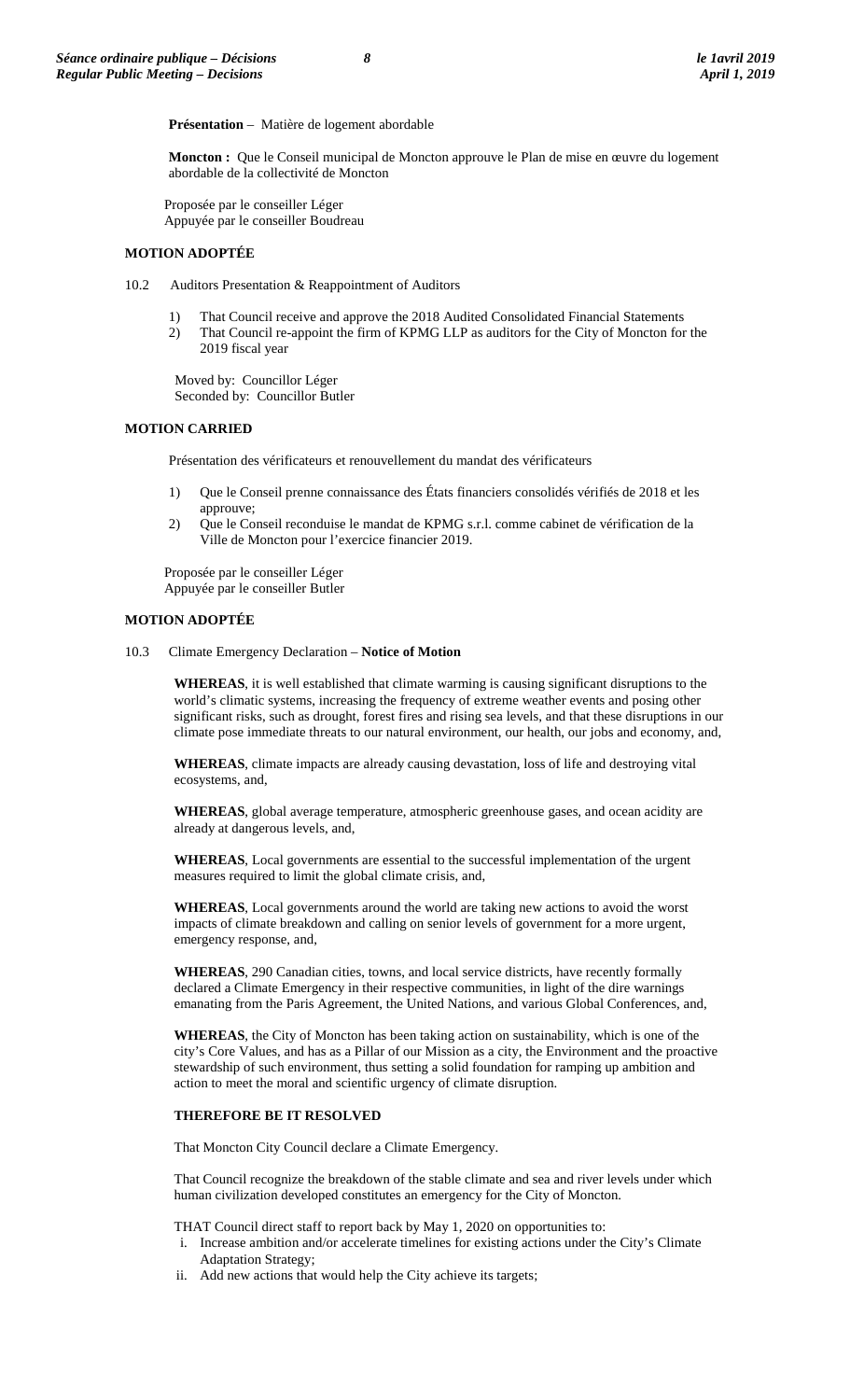iii. incorporate into the City's climate targets and actions the need to achieve net zero carbon emissions before 2050 and net negative carbon emissions in the second half of the century; and

That Council call upon our Federal and Provincial governments to support the City of Moncton in its efforts to deal with the said Climate Emergency, and to do what is necessary and required now to create a safe and liveable future for our generation and those that may come in the future. Déclaration l'urgence climatique

Moved by: Councillor Boudreau Seconded by: Councillor Léger

### **MOTION CARRIED**

Déclaration l'urgence climatique – **Avis de motion**

**ATTENDU QU'il** est bien établi que le réchauffement climatique cause d'importants dérèglements dans les systèmes climatiques mondiaux, ce qui augmente la fréquence de phénomènes météorologiques extrêmes et comporte d'autres risques importants comme la sécheresse, les incendies de forêt et la hausse du niveau de la mer, et que ces dérèglements climatiques font peser des menaces immédiates sur notre environnement naturel, notre santé, nos emplois et notre économie;

**ATTENDU QUE** les répercussions climatiques causent déjà la dévastation, en plus de faucher des vies et de détruire les écosystèmes essentiels;

**ATTENDU QUE** les températures moyennes, les gaz à effet de serre dans l'atmosphère et l'acidité des océans se situent déjà à des niveaux dangereux;

**ATTENDU QUE** les administrations locales sont les piliers du succès de la mise en œuvre des mesures urgentes à adopter pour limiter la crise climatique mondiale;

**ATTENDU QUE** partout dans le monde, les administrations locales prennent de nouvelles mesures pour éviter les pires répercussions des dérèglements climatiques et réclament, de la part des instances supérieures de l'État, une intervention plus urgente;

**ATTENDU QUE** 290 villes, villages et districts de services locaux au Canada ont récemment déclaré officiellement une urgence climatique dans leurs différentes collectivités, à la lumière des sérieuses mises en garde lancées dans le cadre de l'Accord de Paris, par l'Organisation des Nations Unies et dans différentes conférences mondiales;

**ATTENDU QUE** la Ville de Moncton intervient pour assurer la durabilité, qui est l'une des valeurs essentielles de la Ville, et que l'environnement et sa régie proactive constituent des éléments primordiaux de sa mission comme municipalité, ce qui permet de compter sur des assises solides pour relever les ambitions et les interventions afin de répondre à l'urgence morale et scientifique des dérèglements climatiques;

#### **IL EST PAR CONSÉQUENT RÉSOLU :**

Que le Conseil municipal de Moncton déclare une urgence climatique;

Que le Conseil municipal reconnaisse que les dérèglements de la stabilité du climat et du niveau de la mer et des cours d'eau grâce auxquels la civilisation humaine s'est développée constituent une urgence pour la Ville de Moncton;

QUE le Conseil donne pour consigne au personnel de lui présenter, le 1<sup>er</sup> mai 2020, un rapport sur les possibilités :

- i. de relever les ambitions ou d'accélérer les délais des interventions existantes dans le cadre de la Stratégie d'adaptation aux changements climatiques de la Ville;
- ii. de prévoir de nouvelles interventions permettant à la Ville d'atteindre ses objectifs; iii. de prévoir, dans les objectifs et les interventions climatiques de la Ville, la
- nécessité de dégager des émissions nettes de carbone de zéro d'ici 2050 et des émissions nettes de carbone négatives dans la deuxième moitié du siècle;

Que le Conseil municipal invite le gouvernement fédéral et le gouvernement provincial à appuyer la Ville de Moncton dans les efforts consacrés à ladite urgence climatique et à faire ce qu'il faut dès maintenant pour offrir à notre génération et aux générations futures un avenir sécuritaire et viable.

Proposée par le conseiller Boudreau Appuyée par le conseiller Léger

# **MOTION ADOPTÉE**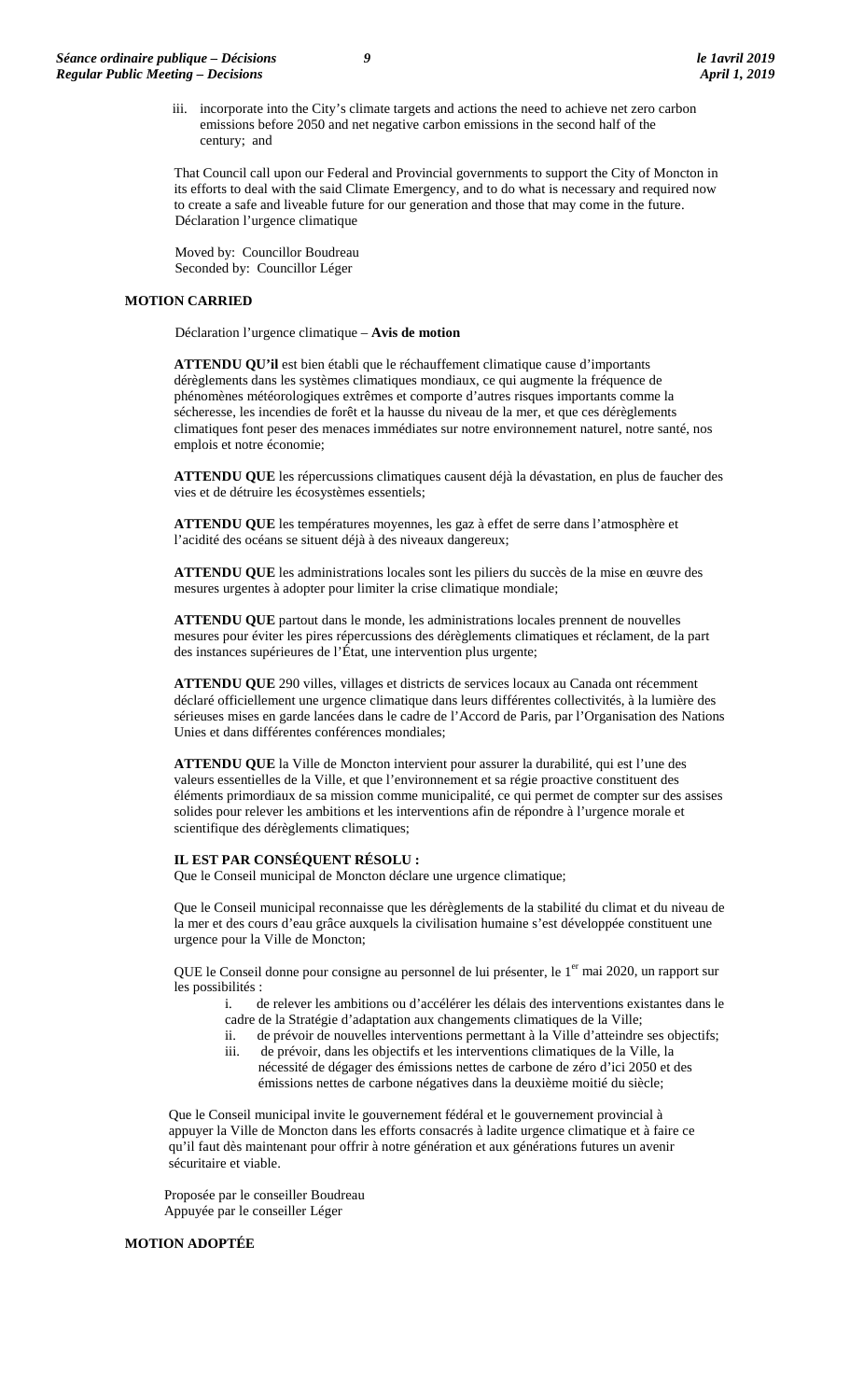10.4 Engineering Survey Equipment Purchase

**Motion: That** Council approve the purchase of the proposed GPS survey equipment at the attached quoted price of \$76,625.00 + HST.

Moved by: Councillor Butler Seconded by: Deputy Mayor Turner

## **MOTION CARRIED**

*Councillor Hicks not present for the vote*

Achat d'équipement de levé d'étude

**Motion : Que** le Conseil approuve l'achat de l'équipement de levé GPS proposé pour le prix offert de 76 625 \$ (plus TVH).

Proposée par le conseiller Butler Appuyée par le maire adjoint Turner

#### **MOTION ADOPTÉE**

*Conseiller Hicks n'était pas présent pour le vote*

10.5 **City Contract W19D 05EJ** – Street Resurfacing No. 3 (Edinburgh Drive)

#### **Motion:**

That City Contract No. W19D 05EJ, Street Resurfacing No. 3, be awarded to Modern Construction (1983) Ltd. in the amount of \$1,929,359.03 including HST (\$1,749,609.87 net municipal cost), and that the budget for the project be set at \$2,000,000.00 including net HST, engineering and contingency.

It is also recommended that a contract be drafted, and that the Mayor and City Clerk be authorized to sign said contract and affix the Corporate Seal of the City of Moncton

Moved by: Councillor Léger Seconded by: Councillor Lawrence

#### **MOTION CARRIED**

*Councillor Hicks not present for the vote*

**Contrat de ville W19D 05EJ** – Resurfaçage de rues nº 3 (promenade Edinburgh)

**Motion : Que** le contrat de ville W19D 05EJ pour le projet n° 3 de resurfaçage de rues (promenade Edinburgh) soit octroyé à Modern Construction (1983) Ltd. pour la somme de 1 929 359,03 TVH comprise (coût net de 1 749 609,87 \$ pour la municipalité) et que le budget du projet s'établisse à la somme de 2 000 000 \$, nette de la TVH, des travaux de génie et de la provision pour éventualités.

Il est également recommandé qu'un contrat soit rédigé et que la mairesse et la greffière municipale soient autorisées à signer ledit contrat et à y apposer le sceau de la Ville.

Proposée par le conseiller Léger Appuyée par le conseiller Lawrence

#### **MOTION ADOPTÉE**

*Conseiller Hicks n'était pas présent pour le vote*

10.6 **Quotation QP19-015** – Laboratory and Field Testing Services

**Motion: That** Quotation #QP19-015 – Laboratory and Field Testing Services be awarded to the low bidder meeting the Specifications, being Gemtec Consulting Engineers and Scientists Ltd., at the unit bid prices specified in the firm's Quotation submission, which represents a Total Estimated Annual Contract Value of \$243,167.50, including H.S.T. @ 15%.

Moved by: Deputy Mayor Turner Seconded by: Councillor Boudreau

#### **MOTION CARRIED**

*Councillor Hicks not present for the vote*

**Appel d'offres QP19-015** – Services de laboratoire et d'essais sur le terrain

**Motion : Que** le contrat de l'appel d'offres QP19-015 pour les services de laboratoire et d'essais sur le terrain soit attribué au soumissionnaire le moins-disant qui respecte le mieux le cahier des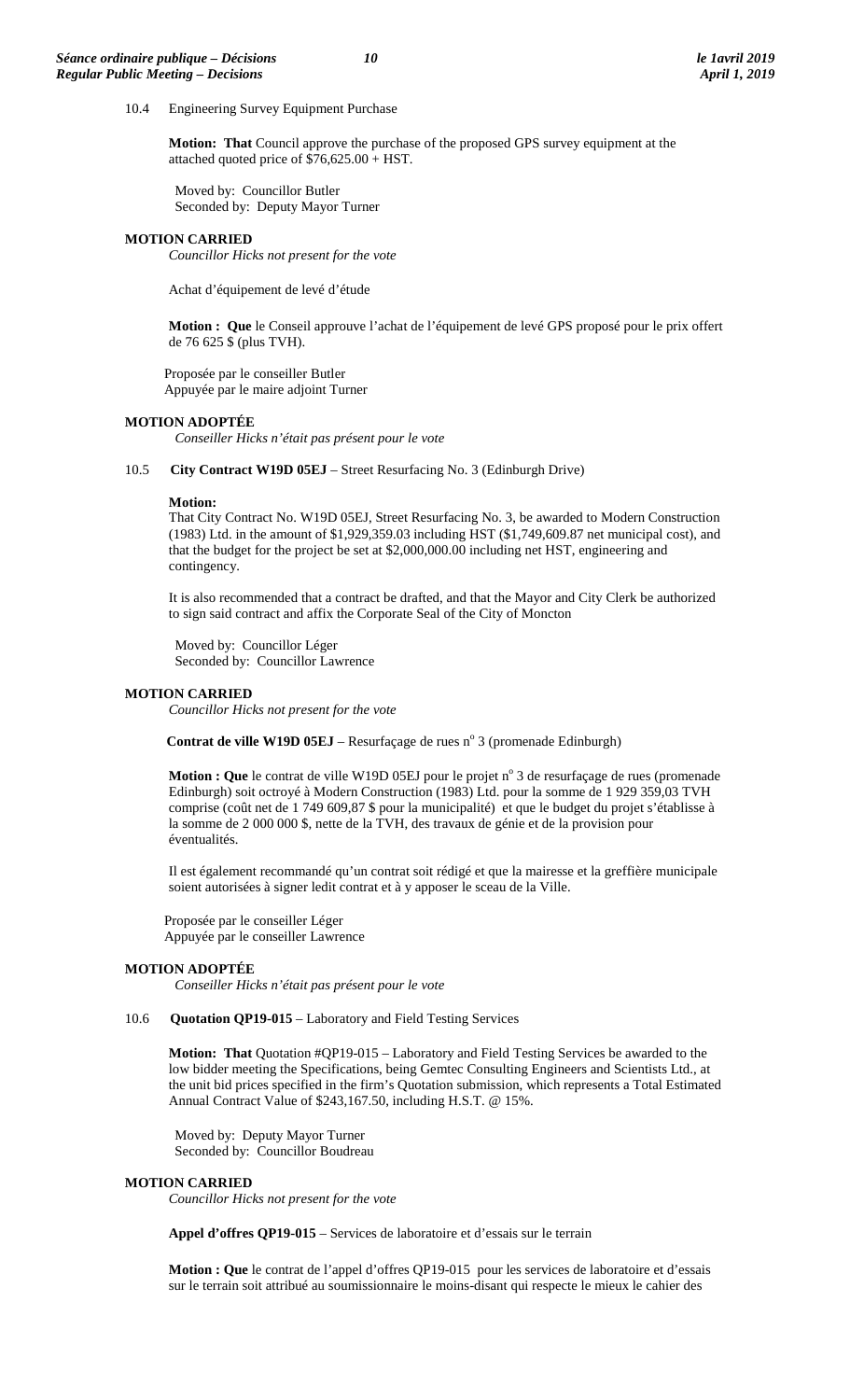charges, soit Gemtec Ingénieurs-conseils et scientifiques Ltée, au prix unitaire spécifié dans la soumission de la firme, soit une valeur totale annuelle estimée de 243 167,50 %, dont la TVH de 15 %.

Proposée par le maire adjoint Turner Appuyée par le conseiller Boudreau

# **MOTION ADOPTÉE**

*Conseiller Hicks n'était pas présent pour le vote*

# 10.7 **Request for Proposal RFP19-037** – Audio, Video, Lighting and Stage Production Services

**Motion: That** Request for Proposal #RFP19-037 for the provision of Audio, Video, Lighting, and Stage Production Services be awarded for a one (1) year period to the highest-scoring Proponent, being Sound Specialists Inc., for a Total Estimated Annual Contract Value of \$100,199.50, including H.S.T. @ 15%, with options to renew the agreement for up to two (2) additional one (1) year periods, if it is in the City's best interest to do so.

Moved by: Councillor Léger Seconded by: Councillor Edgett

# **MOTION CARRIED**

**Demande de propositions RFP19-037** – Services de production scénique, éclairage, vidéo et audio

**Motion : Que** le contrat de la Demande de propositions RFP19-037 pour la fourniture de services de production scénique, éclairage, vidéo et audio soit attribué au proposant le mieux coté, soit Sound Specialists Inc, pour une durée d'une (1) année, pour une valeur totale annuelle estimée de 100 199,50 \$, dont la TVH de 15 % et qu'il soit assorti d'options permettant de le prolonger pour deux (2) périodes supplémentaires d'une durée d'une (1) année chacune (s'il est dans l'intérêt de la Ville de le faire).

Proposée par le conseiller Léger Appuyée par la conseillère Edgett

## **MOTION ADOPTÉE**

10.8 **Request for Proposal RFP19-041** – Unidirectional Watermain Flushing Services

**Motion: That** Request for Proposal #RFP19-041 – Unidirectional Watermain Flushing Services be awarded to 3319625 Canada Inc. o/a Aqua Data Atlantic, for the Total Annual Bid Price of \$99,958.00, including H.S.T. @ 15% for the 2019 Season, with options to renew the agreement for up to four (4) additional one (1) year periods, if it is the City's best interest to do so.

Moved by: Councillor Léger Seconded by: Councillor Butler

# **MOTION CARRIED**

**Demande de propositions RFP19-041** – Services de nettoyage par chasse d'eau unidirectionnelle des conduites principales

**Motion : Que** le contrat de la Demande de propositions RFP19-041 pour la fourniture de services de nettoyage par chasse d'eau unidirectionnelle des conduites principales soit attribué à 3319625 Canada Inc. s/n Aqua Data Atlantic, au prix annuel total proposé de 99 958 \$, dont la TVH de 15 % pour la saison 2019 et qu'il soit assorti d'options permettant de le prolonger pour quatre (4) périodes supplémentaires d'une durée d'une (1) année chacune (s'il est dans l'intérêt de la Ville de le faire).

Proposée par le conseiller Léger Appuyée par le conseiller Butler

### **MOTION ADOPTÉE**

# **11.**

# **READING OF BY-LAWS/ LECTURE D'ARRÊTÉS MUNICIPAUX**

11.1 **A By-Law** Respecting Sidewalk Cafés in the City of Moncton, being By-Law L-519 – *First Reading*

*First Reading only*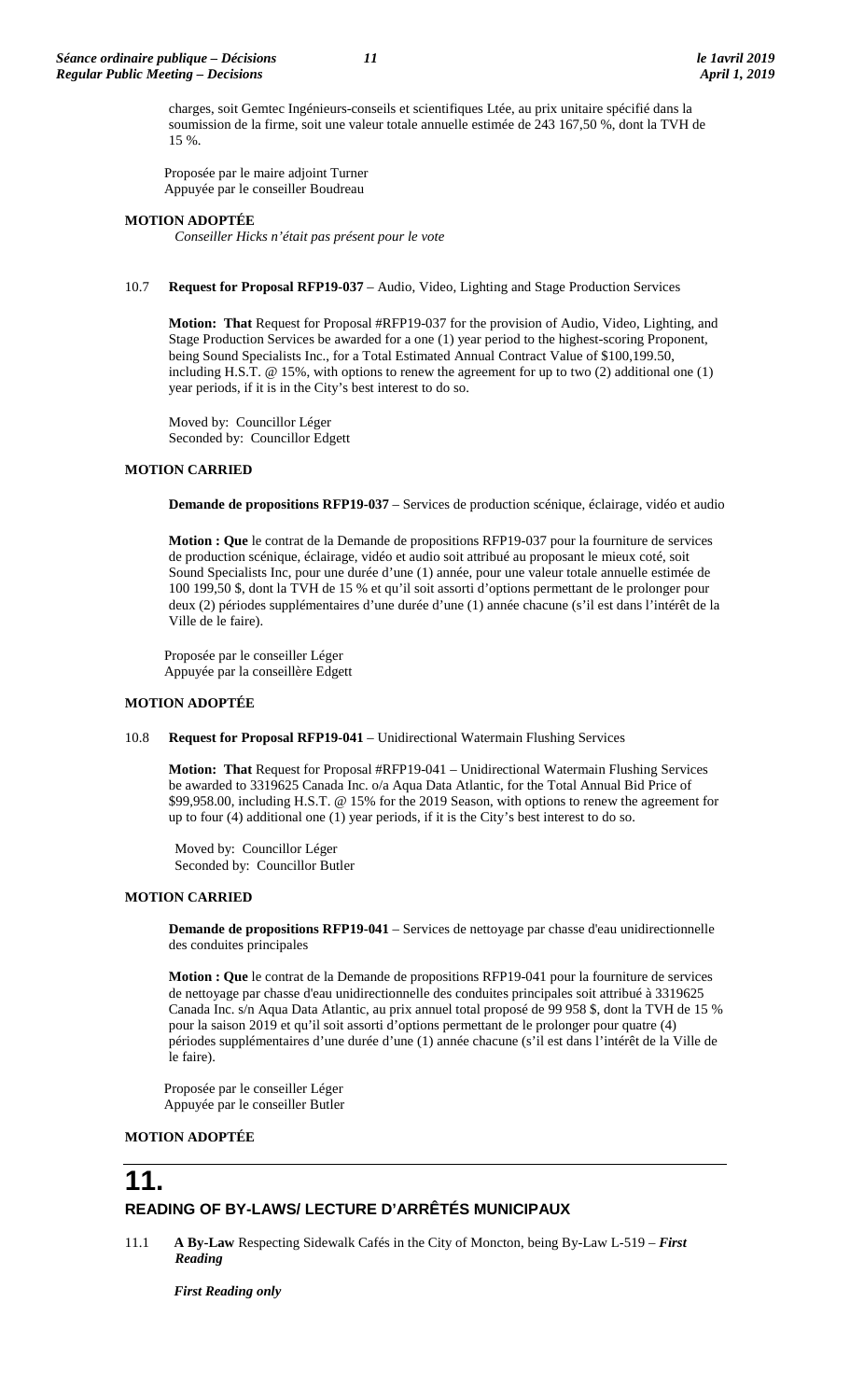**Arrêté** sur les cafés-terrasse dans la Ville de Moncton, soit l'arrêté L-519 – *Première lecture*

#### *Première lecture*

11.2 **A By-Law** in Amendment of the City of Moncton Zoning By-Law, being By-Law Z-213.66 – Record Street – *First Reading*

#### *First Reading only*

**Arrêté** portant modification de l'arrêté de zonage de la Ville de Moncton, soit l'arrêté Z-213.66 – rue Record – *Première lecture*

#### *Première lecture*

11.3 **A By-Law** in amendment of a By-Law Relating to the Adoption of the City of Moncton Municipal Plan, being By-Law Z-113.25 – Frenette Avenue – *Second and Third Readings*

**Motion:** I would move that 2<sup>nd</sup> Reading be given to By-Law Z113.25.

Moved by : Councillor Léger Seconded by : Councillor Lawrence

#### **MOTION CARRIED**

**Motion:** I would move that 3<sup>rd</sup> reading be given and that by-law Z-113.25 be ordained and passed and the Mayor and City Clerk be authorized to affix the corporate seal thereto.

Moved by : Councillor Lawrence Seconded by : Councillor Léger

# **MOTION CARRIED**

**Arrêté** portant modification de l'arrêté concernant l'adoption du Plan municipal de la Ville de Moncton, soit l'arrêté Z-113.25 – avenue Frenette – *Deuxième et troisième lectures*

**Motion** : Je propose que l'on procède à la deuxième lecture de l'arrêté Z-113.25.

Proposée par le conseiller Léger Appuyée par la conseiller Lawrence

# **MOTION ADOPTÉE**

**Motion :** Je propose que l'on procède à la troisième lecture de l'arrêté Z-113.25 décrété et adopté, et que la mairesse et la greffière municipale soient autorisées à le signer et à y apposer le sceau de la Ville de Moncton.

Proposée par le conseiller Lawrence Appuyée par le conseiller Léger

# **MOTION ADOPTÉE**

11.4 **A By-Law** in Amendment of the City of Moncton Zoning By-Law, being By-Law Z-213.62 – Frenette Avenue – *Second and Third Readings*

**Motion:** I would move that  $2^{nd}$  Reading be given to By-Law Z213.62.

Moved by : Councillor Léger Seconded by : Councillor Butler

#### **MOTION CARRIED**

**Motion:** I would move that 3<sup>rd</sup> reading be given and that by-law Z-213.62 be ordained and passed and the Mayor and City Clerk be authorized to affix the corporate seal thereto.

Moved by : Councillor Léger Seconded by : Councillor Lawrence

#### **MOTION CARRIED**

**Arrêté** portant modification de l'arrêté de zonage de la Ville de Moncton, soit l'arrêté Z-213.62 – avenue Frenette – *Deuxième et troisième lectures*

**Motion** : Je propose que l'on procède à la deuxième lecture de l'arrêté Z-213.62.